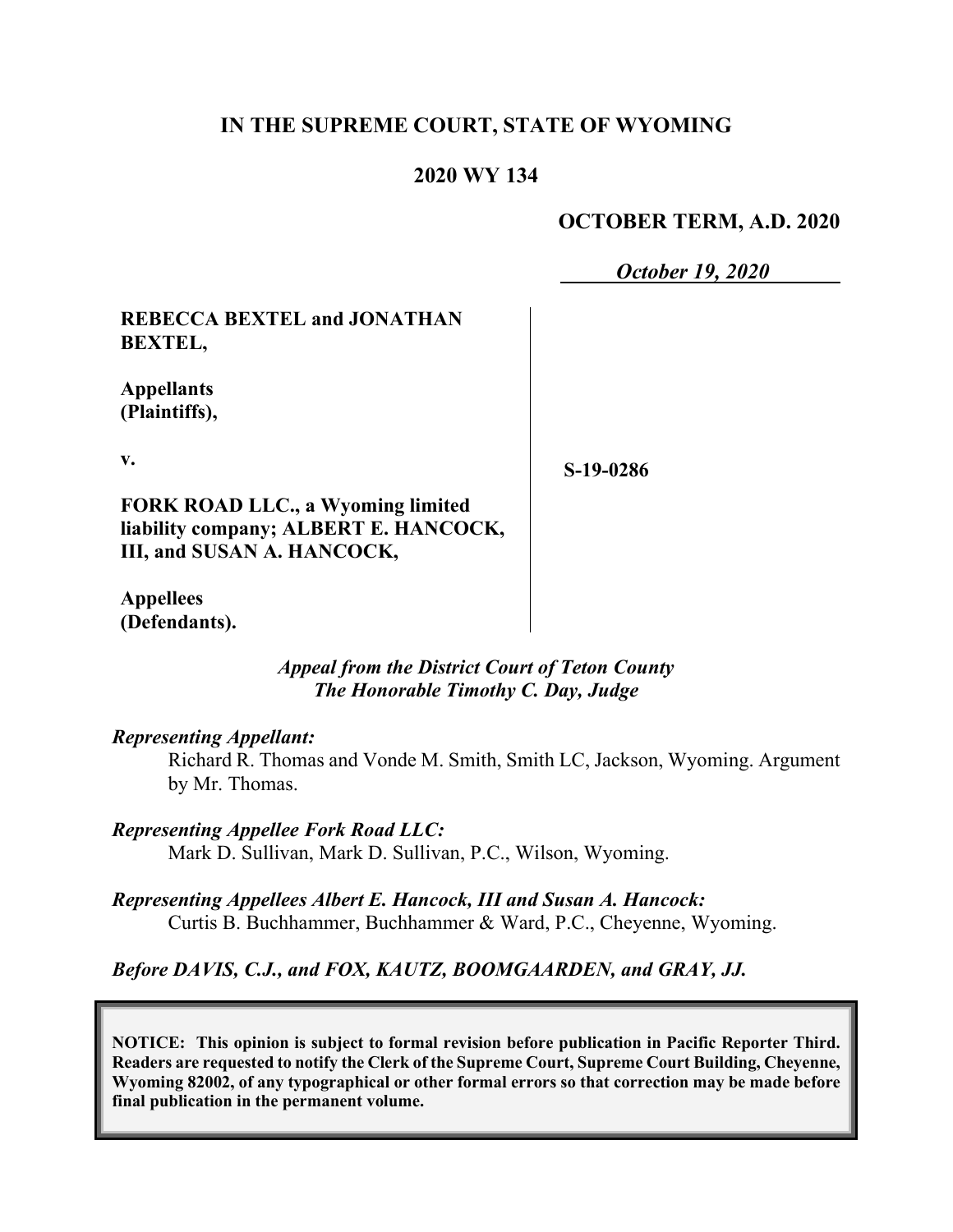#### **BOOMGAARDEN, Justice.**

[¶1] Spouses Rebecca Bextel and Jonathan Bextel appeal the district court's dismissal of their first amended complaint (complaint) under W.R.C.P. 12(b)(6) and (c). The complaint asserts defamation per se, tortious interference with a prospective economic advantage and business expectancy, and false light invasion of privacy claims against spouses Albert E. Hancock, III and Susan A. Hancock, and Fork Road, LLC (Fork Road).<sup>[1](#page-1-0)</sup> We affirm.

#### *ISSUES*

[¶2] We consolidate and restate the Bextels' seven issues as:

I. Whether the Bextels state defamation per se claims.

II. Whether the Bextels state a prima facie tort claim under Wyoming common law.

III. Whether Wyoming recognizes false light invasion of privacy, as stated in the Restatement (Second) of Torts § 652E, and, if so, whether the Bextels state a false light invasion of privacy claim.

## *BACKGROUND*

## *Facts Alleged in the Complaint*

[¶3] The standards of review for dismissal under W.R.C.P. 12(b)(6) and (c) require we accept the facts stated in the complaint as true. *See Dockter v. Lozano*, 2020 WY 119, ¶ 6, 472 P.3d 362, 364 (Wyo. 2020); *Four B Properties, LLC v. Nature Conservancy*, 2020 WY 24, ¶ 65, 458 P.3d 832, 848 (Wyo. 2020). We draw the following facts from the complaint.

[¶4] The Bextels' three claims stem from a lease dispute involving a commercial building in Jackson, Wyoming (the Building). In 2011, Knobloch Group B, LLC (Knobloch Group) owned the Building. Its principal, Carl Knobloch, formed MBC to sublease office suites and provide the public business services in the Building. Mr. Knobloch hired Ms. Bextel to manage MBC's day-to-day business. She did so until 2016, when the Bextels bought MBC and entered into a five-year lease with Knobloch Group for office space in the Building. MBC continued subleasing office space to subtenants.

[¶5] The Building changed ownership twice over the next two years. In April 2017, Knobloch Group sold the Building to JAMD, LLC (JAMD) and assigned JAMD the MBC lease. Around January 2018, JAMD agreed to sell the Building to the Hancocks. The

<span id="page-1-0"></span><sup>&</sup>lt;sup>1</sup> Mr. Hancock is a member and the manager of Fork Road. We refer to the Appellees collectively as the Hancocks.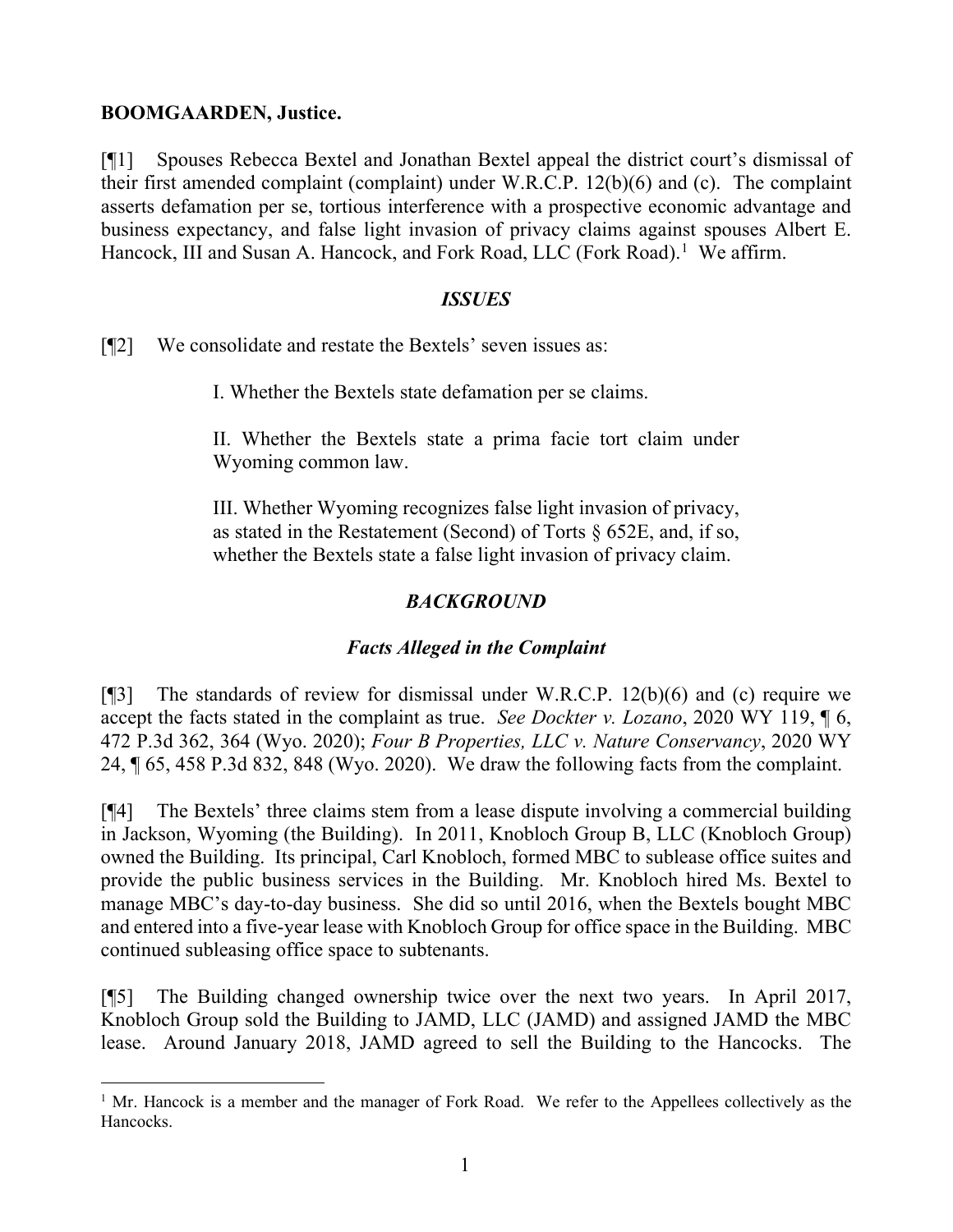Hancocks told the Bextels they had no desire to be landlords and there would be no changes. But the Hancocks actually believed the Bextels were making too much money through MBC. Accordingly, the Hancocks conspired with others to usurp MBC's business and destroy the Bextels' prospective economic advantage in MBC. With JAMD's help, the Hancocks fabricated a lease breach and Fork Road filed a groundless claim for forcible entry and detainer in circuit court.

[¶6] Two events central to the lease dispute and this appeal occurred on April 23, 2018. First, the Hancocks entered the Building during business hours to deliver a letter to MBC's subtenants regarding the Building's change in ownership and how it would affect those subtenants. The letter stated:

> FORK ROAD LLC, a Wyoming limited liability company

> > . . .

April 23, 2018

RE: Tenancy in 690 W. Broadway, Suite 200

Dear Tenants of Suite 200:

We recently purchased 690 W. Broadway, Suite 200. We are writing to formally notify you of this change in ownership and discuss how these changes affect your business. Although there has been a change in ownership, we wish to keep the disruption to your work environment as minimal as possible.

As you may know, Mountain Business Center (MBC) has historically leased Suite 200 from the owner of the 690 building. We believe each of you holds a sublease, whether formal or informal, with MBC. Once MBC's tenancy concludes, which will be before the end of this month, MBC will no longer have tenant's rights to occupy Suite 200. Without a *lease* of Suite 200, MBC will not have the right or ability to *sublease* your office space to you. However, we value each of you as tenants and would like your tenancy in our office space to continue. Therefore, we would like to enter into new lease agreements with each of you in order to provide you with assurances regarding your tenancy moving forward.

By the end of this week, we will provide each of [you] with a new six- or twelve-month lease agreement. Under these new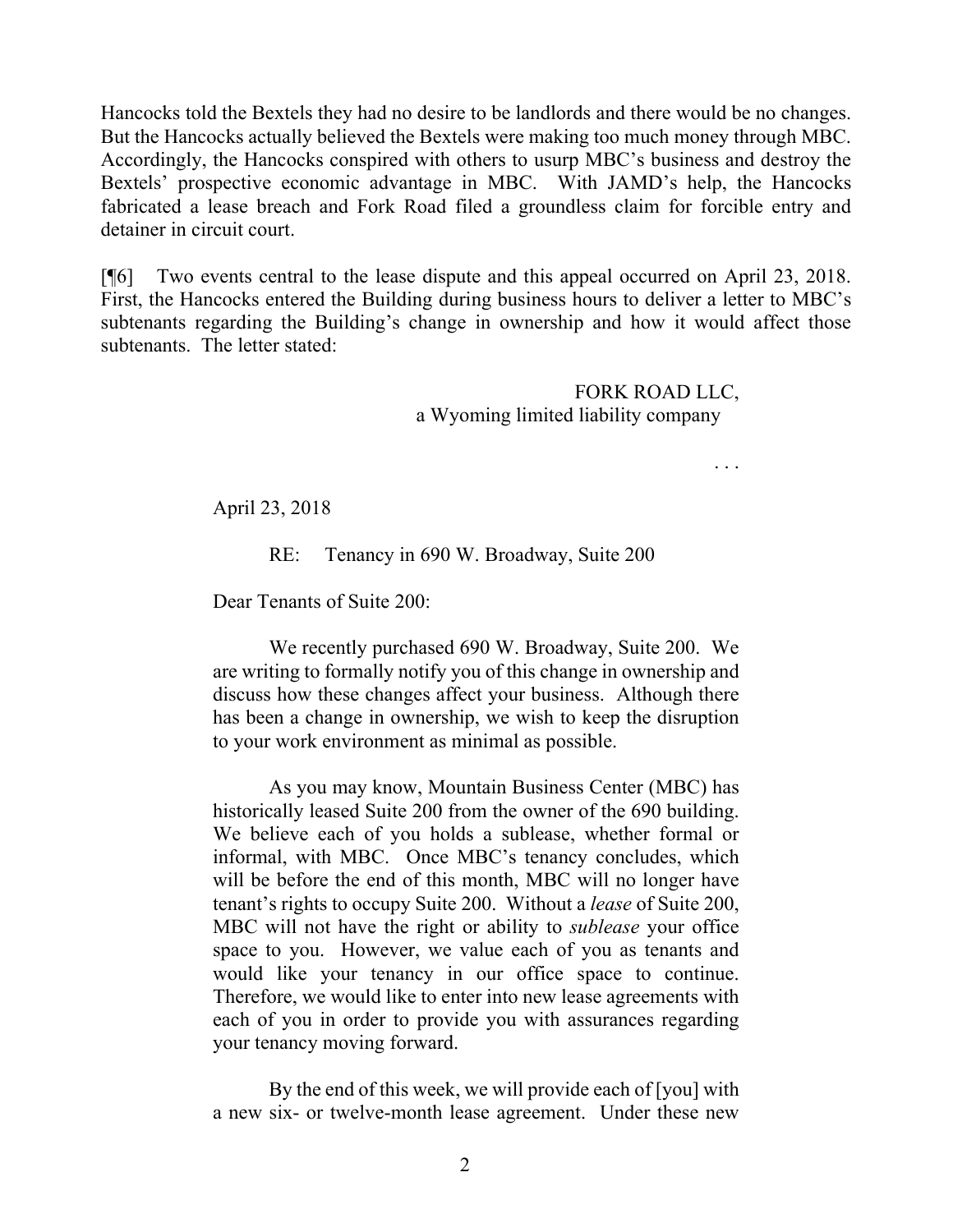lease agreements, our company will be the landlord and you will be the tenants. Further, we wish to honor your existing rental payments. This new lease arrangement will streamline your tenancy without additional financial burden to you or your companies. To the extent that you have paid a security deposit to MBC, we will be seeking transfer [of] that payment from MBC to us so that you will not need to pay a new security deposit. Further, you should not plan to pay May rent to MBC. MBC has likewise been informed that they are not to collect May rents from its subtenants. We are looking forward to running professional and efficient workspace.

Please feel free to contact us with any questions regarding this letter. We can be reached at the contact information listed above.

Very Truly Yours,

*Bud Hancock*

Bud Hancock

Second, during a discussion in the main hallway of the Building Mr. Hancock became agitated and said to Ms. Bextel, "You're not being honest with me…You're lying to me, and you know it…Don't lie to me."[2](#page-3-0) MBC's subtenants heard these statements.

## *Procedural History*

[¶7] The Bextels sued Mr. Hancock, Ms. Hancock, and Fork Road for defamation per se based on the verbal statements and letter, "tortious interference with prospective economic advantage and business expectancy" based on the Hancocks' "wrongful conduct," and false light invasion of privacy based on the letter.<sup>[3](#page-3-1)</sup> They attached a copy of the letter to the complaint.

[¶8] The Hancocks moved to dismiss the Bextels' claims for defamation per se and tortious interference under W.R.C.P. 12(b)(6), without addressing the false light invasion of privacy claim. The court granted this motion on grounds that the defamation per se claim failed as a matter of law and the "summarily crafted" tortious interference claim was inadequately pled.

<span id="page-3-0"></span><sup>&</sup>lt;sup>2</sup> We refer to these as "the verbal statements."

<span id="page-3-1"></span><sup>&</sup>lt;sup>3</sup> Ms. Bextel initially filed a complaint for defamation per se against Mr. Hancock in May 2018 (Civil Action No. 17742). In August, the Bextels filed a separate complaint for defamation per se and tortious interference with prospective economic advantage and business expectancy against Mr. Hancock, Ms. Hancock, and Fork Road (Civil Action No. 17793). Later that month, the Bextels filed their first amended complaint and moved to consolidate the actions. The court granted the motion and consolidated the actions in November.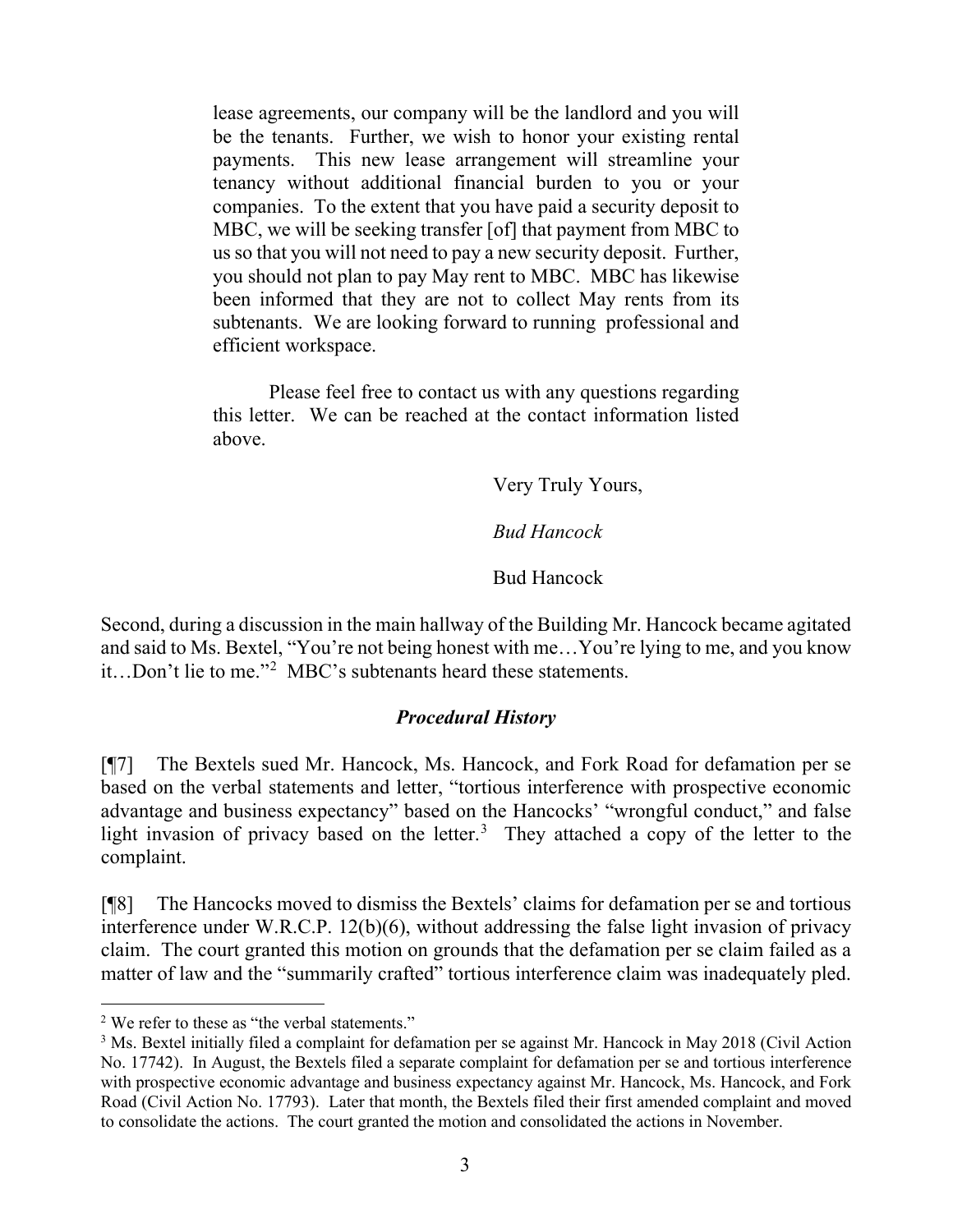[¶9] The Hancocks later moved to dismiss the Bextels' false light invasion of privacy claim. Having been filed outside the pleading period, the court considered this motion under W.R.C.P. 12(c), and decided that even if false light invasion of privacy had been recognized in Wyoming, the claim was deficient.

[¶10] The Bextels timely appealed both dismissal orders.

## *DISCUSSION*

## *I. The Bextels do not state claims for defamation per se.*

[¶11] We review the district court's order dismissing the defamation per se claims under W.R.C.P. 12(b)(6) de novo, employing the same standards and examining the same materials as the district court. *Dockter*, ¶ 6, 472 P.3d at 364 (citing *Craft v. State ex rel. Wyoming Dept. of Health*, 2020 WY 70, ¶ 9, 465 P.3d 395, 399 (Wyo. 2020)). We accept the facts alleged in the complaint as true and view them in the light most favorable to the Bextels, as the nonmoving parties. *Id.* (citing *Craft*, ¶ 9, 465 P.3d at 399). Dismissal is appropriate if it is certain from the face of the complaint that the Bextels cannot assert any fact that would entitle them to relief. *Id.* (citing *Craft*, ¶ 9, 465 P.3d at 399). Dismissal of the Bextels' defamation per se claims is appropriate here.

[¶12] "A defamatory communication is one which tends to hold the plaintiff up to hatred, contempt, ridicule or scorn or which causes him to be shunned or avoided; one that tends to injure his reputation as to diminish the esteem, respect, goodwill or confidence in which he is held." *Hill v. Stubson*, 2018 WY 70, ¶ 25, 420 P.3d 732, 741 (Wyo. 2018) (quoting *Hoblyn v. Johnson*, 2002 WY 152, ¶ 41, 55 P.3d 1219, 1233 (Wyo. 2002)). "Defamation per se means a statement which is defamatory on its face and, therefore, actionable without proof of special damages." *Id.* (quoting *Thomas v. Sumner*, 2015 WY 7, ¶ 49, 341 P.3d 390, 402 (Wyo. 2015)). The "statements classified as defamatory per se or damaging on their face, and which therefore do not require proof of special harm, [include] those which impute . . . a matter incompatible with business, trade, profession, or office[.]" *Id.* (quoting *Thomas*, ¶ 49, 341 P.3d at 402).

[¶13] Our defamation per se law derives from the Restatement (Second) of Torts. *Id.* ¶ 28, 420 P.3d at 742 (citations omitted). Under the Restatement, statements alleged to impute a matter incompatible with business, trade, profession, or office "must affect the plaintiff in some way that is peculiarly harmful to one engaged in his trade or profession." Restatement (Second) of Torts § 573, cmt. e (1977). "Disparagement of a general character, equally discreditable to all persons, is not enough unless the particular quality disparaged is of such a character that it is peculiarly valuable in the plaintiff's business or profession." *Id.*

[¶14] The Bextels allege the verbal statements and the letter each imputed a matter incompatible with business, trade, profession, or office: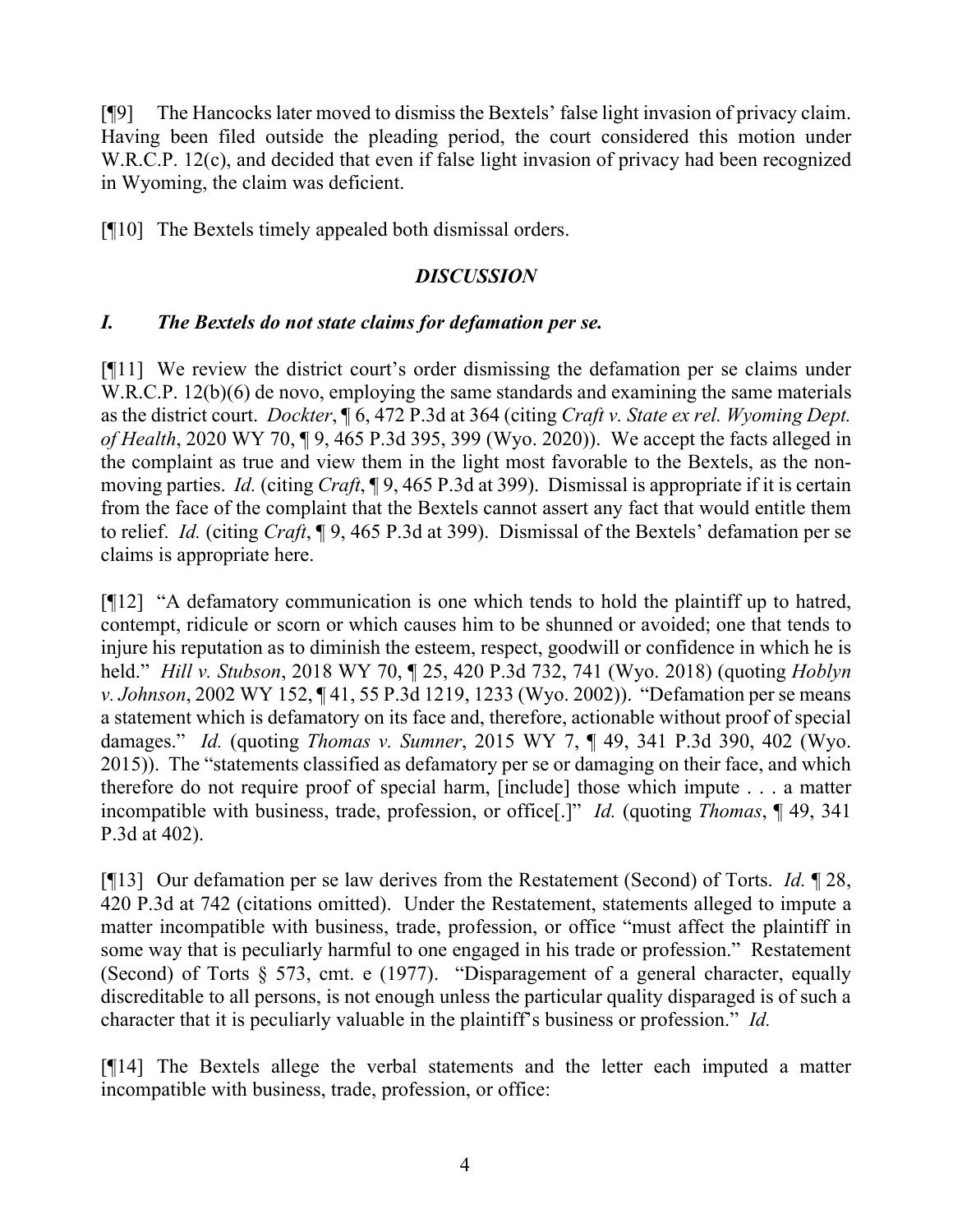### **COUNT ONE (Defamation** *Per Se***)**

. . . .

#### **The Hancocks' April 23, 2018, Verbal Statements**

40. As alleged herein, in a public place, Mr. Hancock made and published the following verbal, audible statements about Rebecca Bextel: "You're not being honest with me…You're lying to me, and you know it...Don't lie to me."

41. Ms. Hancock consented to, ratified, and adopted the foregoing statements and is liable for them.

42. Given the time and place of their statements, the Hancocks knew, or should have reasonably expected, that third persons, including MBC's subtenants, would hear their statements about Rebecca Bextel.

43. Third persons, including one or more of MBC's subtenants, heard the Hancocks make the foregoing statements about Rebecca Bextel.

44. The Hancocks' statements about Rebecca Bextel plainly and unequivocally accused Rebecca Bextel of dishonesty in her business affairs.

45. The Hancocks' statements about Rebecca Bextel were and are false.

46. The Hancocks knew the statements about Rebecca Bextel were false, or acted in reckless disregard for their truth or falsity.

. . . .

## **The April 23, 2018, Letter**

49. As alleged herein, the Hancocks acted in concert to write and distribute the April 23, 2018, letter to MBC's subtenants.

50. As alleged herein, in the April 23, 2018, letter, the Hancocks and Fork Road made false statements that the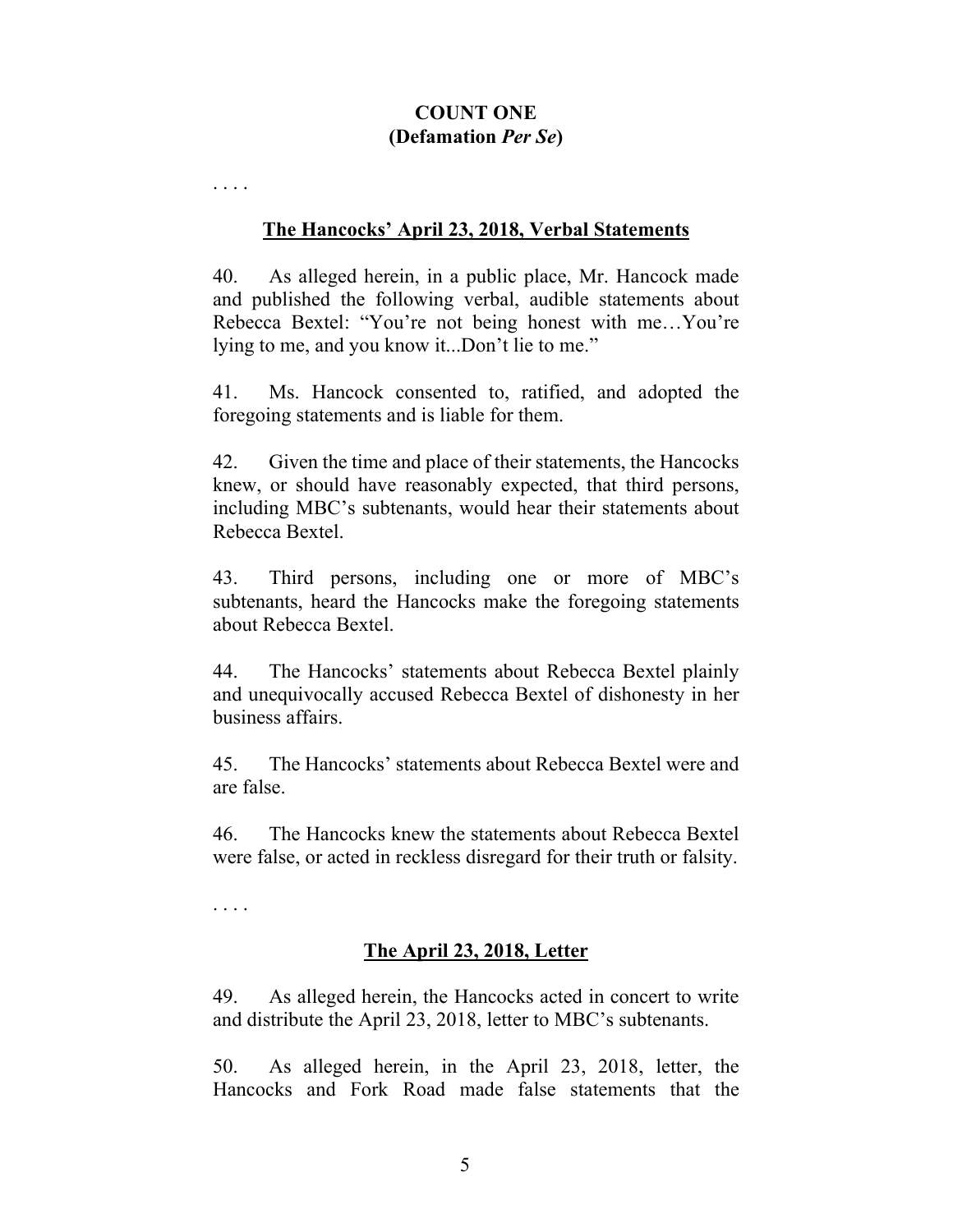subtenants receiving it would and did reasonably understand to also be about the Bextels, in particular Rebecca Bextel.

51. The Hancocks and Fork Road knew the false statements in the letter were false, or acted in reckless disregard for their truth or falsity.

52. The subtenants of MBC receiving the April 23, 2018, letter would and did reasonably understand that the foregoing false statements impugned the business acumen and ability of the Bextels, in particular Rebecca Bextel, in their trade and business at the time and were and are defamatory *per se*.

53. As a direct and proximate result of Defendants' defamatory statements and the defamatory April 23, 2018, letter, the Bextels are entitled to presumed damages and [have] otherwise been damaged.

[¶15] Mr. Bextel cannot assert a defamation per se claim because the verbal statements and the letter nowhere reference him. *See Hill*, ¶ 25, 420 P.3d at 741; Restatement (Second) of Torts § 564 ("A defamatory communication is made concerning the person to whom its recipient correctly, or mistakenly but reasonably, understands that it was intended to refer."); 50 Am. Jur. 2d *Libel and Slander* § 29 (Aug. 2020 update) ("The requirement that allegedly false statements be of and concerning or specifically reference the plaintiff, as an element of defamation, limits the right of action for injurious falsehood, granting it to those who are the direct object of criticism[.]").

[¶16] Ms. Bextel's claim based on the verbal statements are similar to and even less disparaging than statements held inadequate to constitute defamation per se in *Wilder v. Cody Country Chamber of Commerce*, 868 P.2d 211 (Wyo. 1994). There a Cody Country Chamber of Commerce official and a Chamber employee told a security guard at a travel industry conference not to admit Mr. Wilder because he was no longer a Chamber employee and might "steal" their work. *Id.* at 224. The Chamber employee told the guard Mr. Wilder was "sneaky," "lazy," "good-for-nothing," and a "son-of-a-bitch." *Id.* The Chamber official told the guard Mr. Wilder "got fired" and should not be admitted. *Id.* We acknowledged that the tenor of the language was disparaging and offensive, but concluded that the disparaging words were not actionable as defamation per se because they did not "affect the plaintiff in some way that is peculiarly harmful to one engaged in his trade or profession." *Id.* (quoting Restatement (Second) of Torts § 573 at 194, cmt. e. (1977)); *see also Hoblyn*, ¶¶ 41–43, 55 P.3d at 1232–33 (affirming dismissal of the parents' defamation claim because their neighbor's statement that they were "not nice people," though disparaging and offensive, did not fall into any of the per se categories and the record contained no prima facie showing of damages).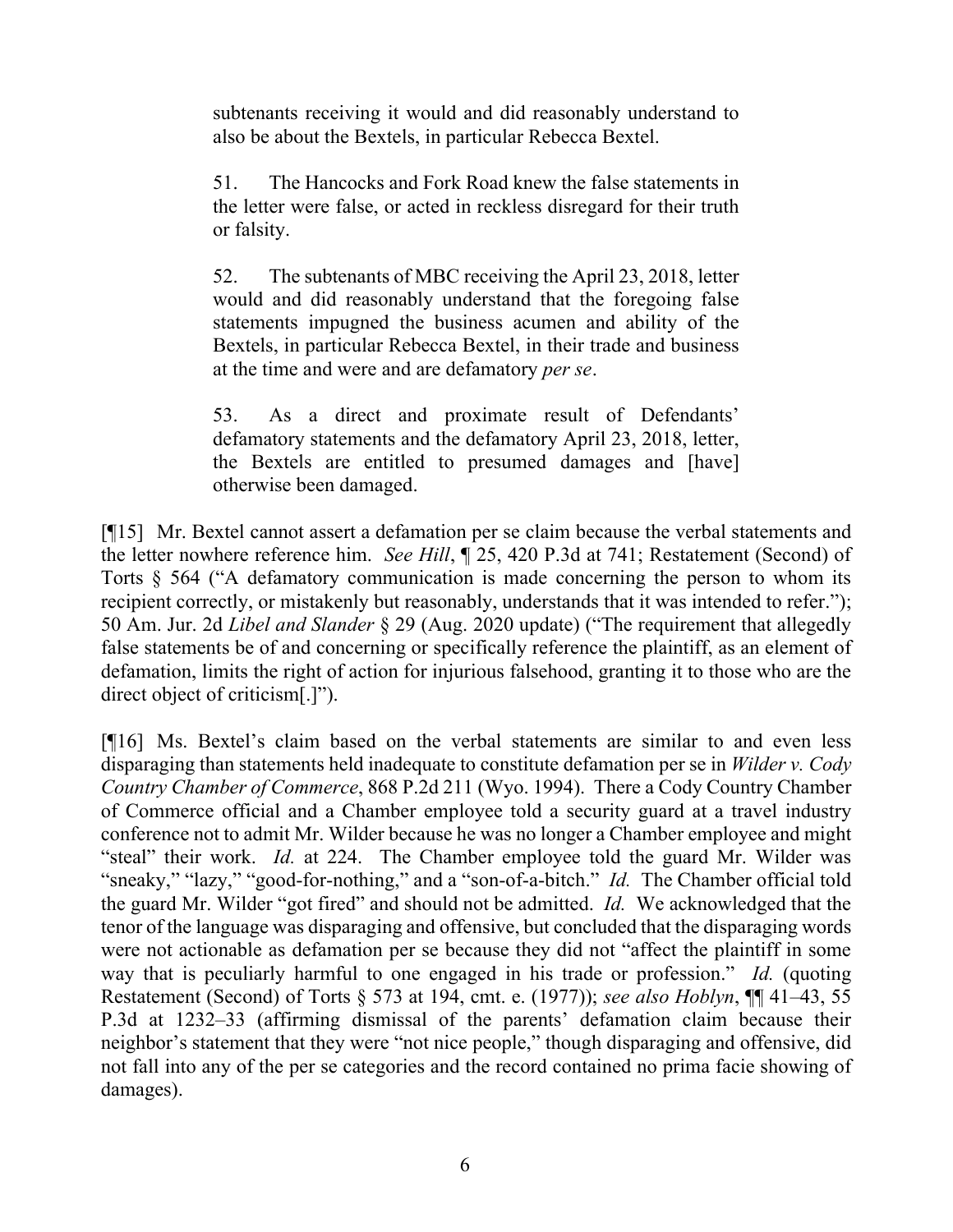[¶17] We reach the same conclusion here. Mr. Hancock's statements—"You're not being honest with me...You're lying to me, and you know it...Don't lie to me"—at most constitute statements of general disparagement. They are not actionable as defamation per se. *See Wilder*, 868 P.2d at 224; *Hoblyn*, ¶¶ 41–43, 55 P.3d at 1232–33. The cases the Bextels rely on are distinguishable and, being from other jurisdictions, do not control. Each clearly involved statements that more directly impugned the plaintiffs' honesty and integrity. *See McNamee v. Clemens*, 762 F. Supp. 2d 584, 589–92, 599–602 (E.D.N.Y. 2011) (defendant, "one of the most prominent pitchers in baseball history," accused plaintiff, defendant's former trainer, of lying to the public and the Government about defendant's steroid use); *Leal v. Holtvogt*, 123 Ohio App. 3d 51, 59–60, 81–82, 702 N.E.2d 1246, 1251–52, 1266 (Ohio App. 1998) (dissatisfied with a partnership for joint ownership of a horse, defendant began making disparaging remarks about plaintiff's honesty and integrity to past and present customers of his horse barn). Conversely, Mr. Hancock's statements vaguely accused Ms. Bextel of lying about some unidentified matter.

[¶18] Ms. Bextel's claim based on the letter fails as well. The letter nowhere mentions her and, even if it did, it does not contain a statement that could "affect [her] in some way that is peculiarly harmful to one engaged in [her] trade or profession." *See Hill*, ¶ 28, 420 P.3d at 742; Restatement (Second) of Torts § 564; 50 Am. Jur. 2d *Libel and Slander* § 29; *Wilder*, 868 P.2d at 224. It is a business letter about the Building's change in ownership, leases, rent, and security deposits. The language it contains, whether viewed in isolation or together with the surrounding circumstances alleged in the complaint, does not rise even to the level of general disparagement. *Cf. Wilder*, 868 P.2d at 224; *Hoblyn*, ¶¶ 41–43, 55 P.3d at 1232–33.

## *II. The Bextels cannot recast their second cause of action as a claim for prima facie tort.*

[¶19] The Bextels do not challenge the district court's determination that they failed to adequately plead tortious interference in their second cause of action. Instead notwithstanding that they entitled their second cause of action "Tortious Interference With Prospective Economic Advantage and Business Expectancy"—the Bextels insist they actually alleged and adequately pled a prima facie tort. We conclude that the Bextels cannot circumvent the pleading requirements for tortious interference by recasting their second cause of action as a prima facie tort.

[¶20] The Bextels' complaint purports to assert a claim for tortious interference. Count two is entitled "Tortious Interference" and the allegations mirror the elements of that tort<sup>[4](#page-7-0)</sup>:

<span id="page-7-0"></span><sup>&</sup>lt;sup>4</sup> The elements for tortious interference with a contract or prospective economic advantage are well established in Wyoming. *Gore v. Sherard*, 2002 WY 114, ¶ 13, 50 P.3d 705, 710 (Wyo. 2002). The plaintiff must demonstrate "(1) The existence of a valid contractual relationship or business expectancy; (2) knowledge of the relationship or expectancy on the part of the interferer; (3) intentional and improper interference inducing or causing a breach or termination of the relationship or expectancy; and (4) resultant damage to the party whose relationship or expectancy has been disrupted." *Id.* (quoting *Fremont Homes, Inc. v. Elmer*, 974 P.2d 952, 955 n.1 (Wyo. 1999)).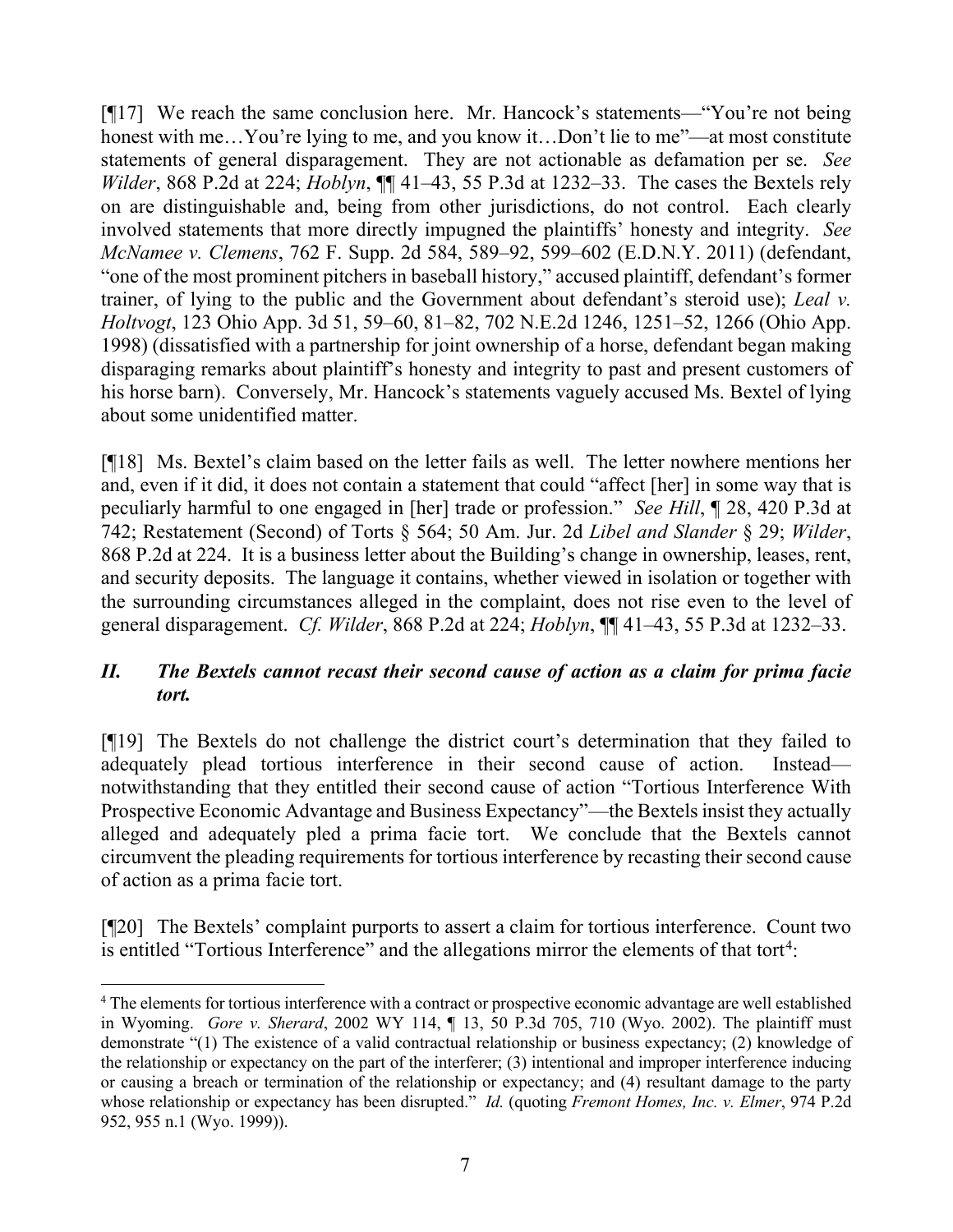## **COUNT TWO (Tortious Interference With Prospective Economic Advantage and Business Expectancy)**

57. Plaintiffs, individually and collectively, **had a reasonably and sufficiently certain prospective economic advantage and business expectancy** in their respective membership interests in MBC.

58. At all material times, **Defendants we[re] aware of Plaintiffs' prospective economic advantage and business expectancy** in their respective membership interests in MBC.

59. As alleged herein, **Defendant engaged in independently wrongful conduct.**

60. By means of their independently wrongful conduct, **Defendants intended to interfere with and damage Plaintiffs' prospective economic advantage and business expectancy** in their respective membership interests in MBC.

61. By means of their independently wrongful conduct, **Defendants interfered with and damaged Plaintiffs' prospective economic advantage and business expectancy** in their respective membership interests in MBC.

62. **As a direct and proximate result of Defendants' intentional and tortious interference with Plaintiffs' prospective economic advantage and business expectancy** in their respective membership interests in MBC, **Plaintiffs have been damaged**.

(Emphasis added.)

. . . .

[¶21] That the Bextels pled count two in this manner is not surprising as our precedent regarding prima facie tort is limited.<sup>[5](#page-8-0)</sup> And, to the extent we might consider the availability of

<span id="page-8-0"></span><sup>5</sup> In *Townsend v. Living Centers Rocky Mountain, Inc.*, we held that Wyoming does not recognize prima facie tort as a cause of action for employment terminations. 947 P.2d 1297, 1299 (Wyo. 1997). In *Erickson v. Hudson*, we relied in part on prima facie tort principles to uphold the trial court's order that the defendants reduce the height of their fence in an appeal involving a dispute between neighbors. *See* 70 Wyo. 317, 333– 42, 249 P.2d 523, 528–32 (Wyo. 1952). We have otherwise mentioned prima facie tort, but not discussed it in much detail. *See Inter-Mountain Threading, Inc. v. Baker Hughes Tubular Servs., Inc.*, 812 P.2d 555, 558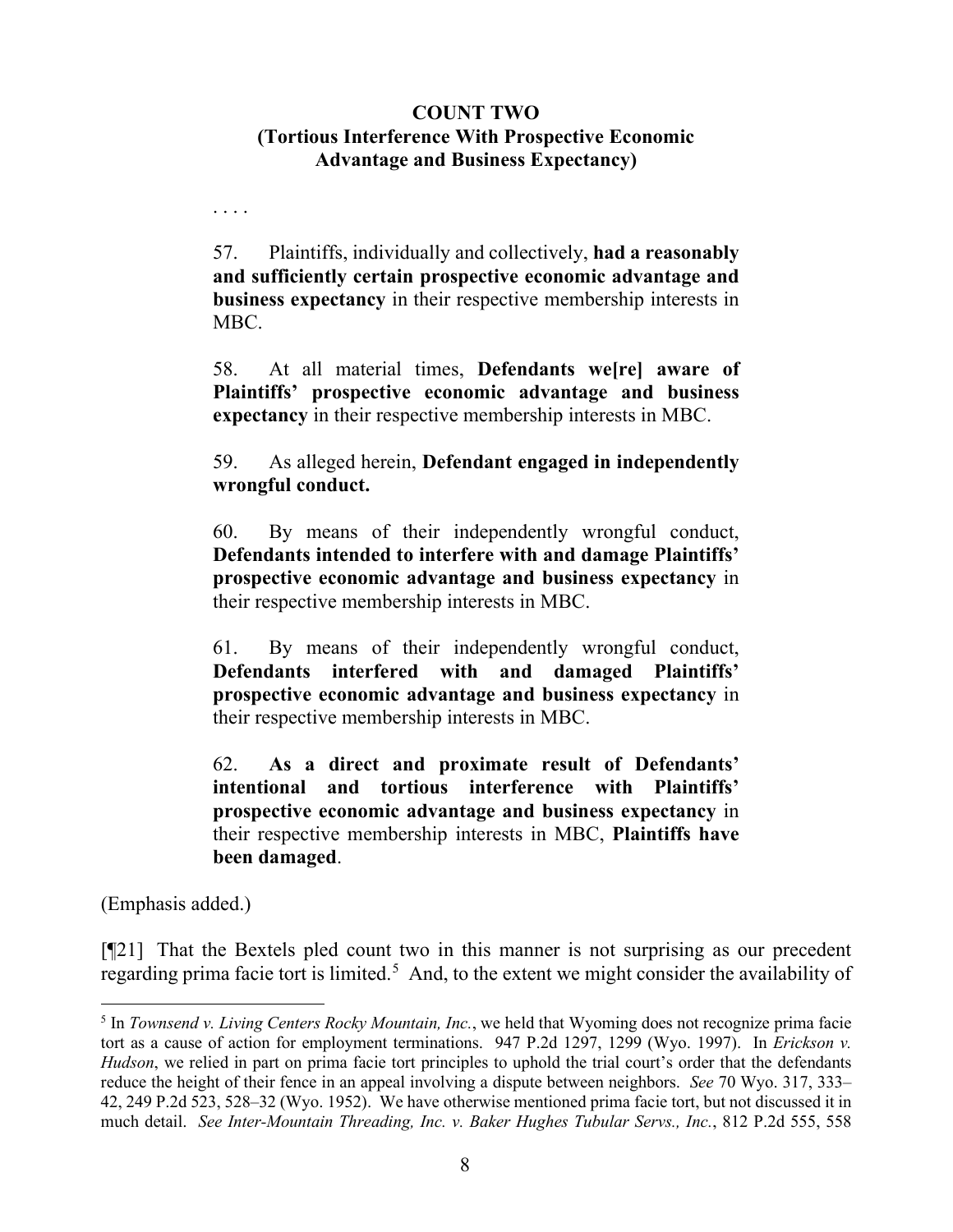a prima facie tort, such claim is disfavored and would be viable only where no established tort claim is available. *See* 86 C.J.S. *Torts* § 8 (June 2020 update) (footnotes omitted) ("The doctrine of prima facie tort is applicable only when the factual basis of the complaint does not fall within the parameters of an established tort. It is not a duplicative remedy for claims that can be sounded in other traditionally recognized tort theories, or a catchall remedy of last resort for claims that are not otherwise salvageable under traditional causes of action."); 74 Am. Jur. 2d *Torts* § 47 (footnotes omitted) (Aug. 2020 update) ("A claim alleging a prima facie tort is disfavored, particularly when a party has another remedy or other potentially submissible tort claims available. Indeed, some authority holds that the doctrine of prima facie tort is a tort of last resort and that a prima facie tort cause of action may lie only if no other tort is available.").

[¶22] Accordingly, it is generally accepted that prima facie tort cannot be used to circumvent the pleading requirements for an established tort. *See, e.g.*, *Nazeri v. Missouri Valley Coll.*, 860 S.W.2d 303, 315–16 (Mo. 1993) (en banc); *Beaudry v. Farmers Ins. Exch.*, 412 P.3d 1100, 1104 (N.M. 2018); *Freihofer v. Hearst Corp.*, 65 N.Y.2d 135, 143, 480 N.E.2d 349, 355 (N.Y. 1985); *see also* Dan B. Dobbs, Paul T. Hayden and Ellen M. Bublick, The Law of Torts § 643 (2d ed.) (June 2020 update) (footnotes omitted) (identifying Missouri, New Mexico, and New York as the states with "[t]he only significant jurisprudence on the prima facie tort"). Because the Bextels cannot recast a well-recognized tortious interference claim as a claim for prima facie tort we will uphold the district court's unchallenged ruling that the Bextels failed to adequately plead their second cause of action.

## *III. Because the Bextels do not state a claim for false light invasion of privacy, this is not the case to consider whether Wyoming should recognize that tort.*

[¶23] We review the district court's W.R.C.P. 12(c) dismissal de novo, applying the same standards as the district court. *Ecosystem Res., L.C. v. Broadbent Land & Res., LLC*, 2007 WY 87,  $\sqrt{8}$ , 158 P.3d 685, 687 (Wyo. 2007). We treat the allegations in the complaint as true and view them in the light most favorable to the Bextels because they are the nonmoving parties. *Id.* However, the Hancocks are "entitled to judgment on the pleadings if the undisputed facts appearing in the pleadings . . . establish that no relief can be granted." *Four B Properties, LLC*, ¶ 65, 458 P.3d at 848 (citation omitted).

<sup>(</sup>Wyo. 1991) (mentioning that plaintiffs dropped various claims, including one for prima facie tort, by the time the case was submitted to the jury for deliberation); *Lawrence v. Farm Credit Sys. Capital Corp.*, 761 P.2d 640, 657, 657 n.2 (Wyo. 1988) (J. Urbigkit, concurring, in part, and dissenting, in part) (addressing prima facie tort principles and noting "[a]ppellants, in counterclaim, rather clearly pleaded a tort claim cause of action within the emergency perspective of the prima facie tort."); *see also* 162 Am. Jur. Proof of Facts 3d 509 § 2 (Sept. 2020 update) (footnote omitted) ("Wyoming has affirmatively rejected prima facie tort in at-will employment cases; however, no Wyoming cases seem to address the existence of the tort in other circumstances.").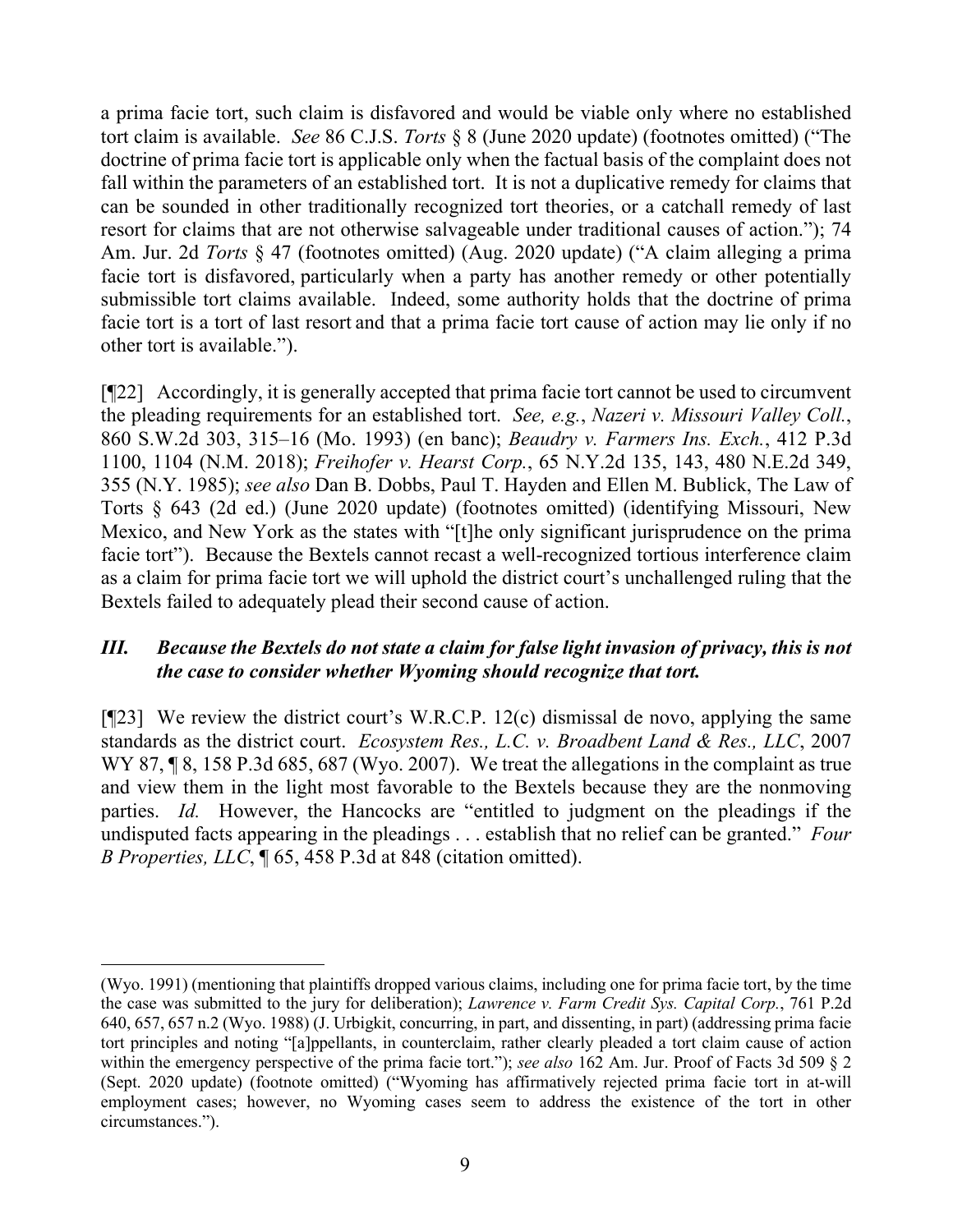[¶24] The Bextels ask us to recognize a common law cause of action for false light invasion of privacy tort, as defined by the Restatement (Second) of Torts § 652E. We decline their request because their complaint fails to state a false light invasion of privacy claim.

[¶25] The Restatement (Second) of Torts defines this controversial tort as follows:

One who gives publicity to a matter concerning another that places the other before the public in a false light is subject to liability to the other for invasion of his privacy, if

(a) the false light in which the other was placed would be highly offensive to a reasonable person, and

(b) the actor had knowledge of or acted in reckless disregard as to the falsity of the publicized matter and the false light in which the other would be placed.

Restatement (Second) of Torts § [6](#page-10-0)52E.<sup>6</sup>

[¶26] The comments provide more detail. The applicable "publicity" requirements, for example, are discussed in § 652D. *Id.* at cmt. a. The matter must not be true, but it does not have to be defamatory. *Id.* at cmt. a–b. If the matter is defamatory, the plaintiff can have but one recovery. *Id.* at cmt. b. The matter must constitute "such a major misrepresentation of [the plaintiff's] character, history, activities or beliefs that serious offense may reasonably be expected to be taken by a reasonable [person in the plaintiff's] position[.]" *Id.* at cmt. c. In addition, as set forth in § 652I, a corporation, partnership or unincorporated association has no cause of action for false light invasion of privacy because it has no personal privacy right. Restatement (Second) of Torts § 652I, cmt. c.

[¶27] The Bextels allege false light invasion of privacy based on the letter:

# **COUNT THREE (Common Law False Light Invasion of Privacy)**

. . . .

66. By writing and distributing the April 23, 2018, letter as alleged herein, Defendants knowingly placed the Bextels, in particular Rebecca Bextel, before the public in a false light.

<span id="page-10-0"></span><sup>&</sup>lt;sup>6</sup> Because it substantially overlaps with defamation, is difficult to quantify, and could have a chilling effect on speech, "courts and legal scholars heartily debate whether false light invasion of privacy deserves a place among the recognized torts." *Denver Pub. Co. v. Bueno*, 54 P.3d 893, 898 (Colo. 2002) (en banc) (collecting decisions and secondary sources recognizing and addressing the controversy).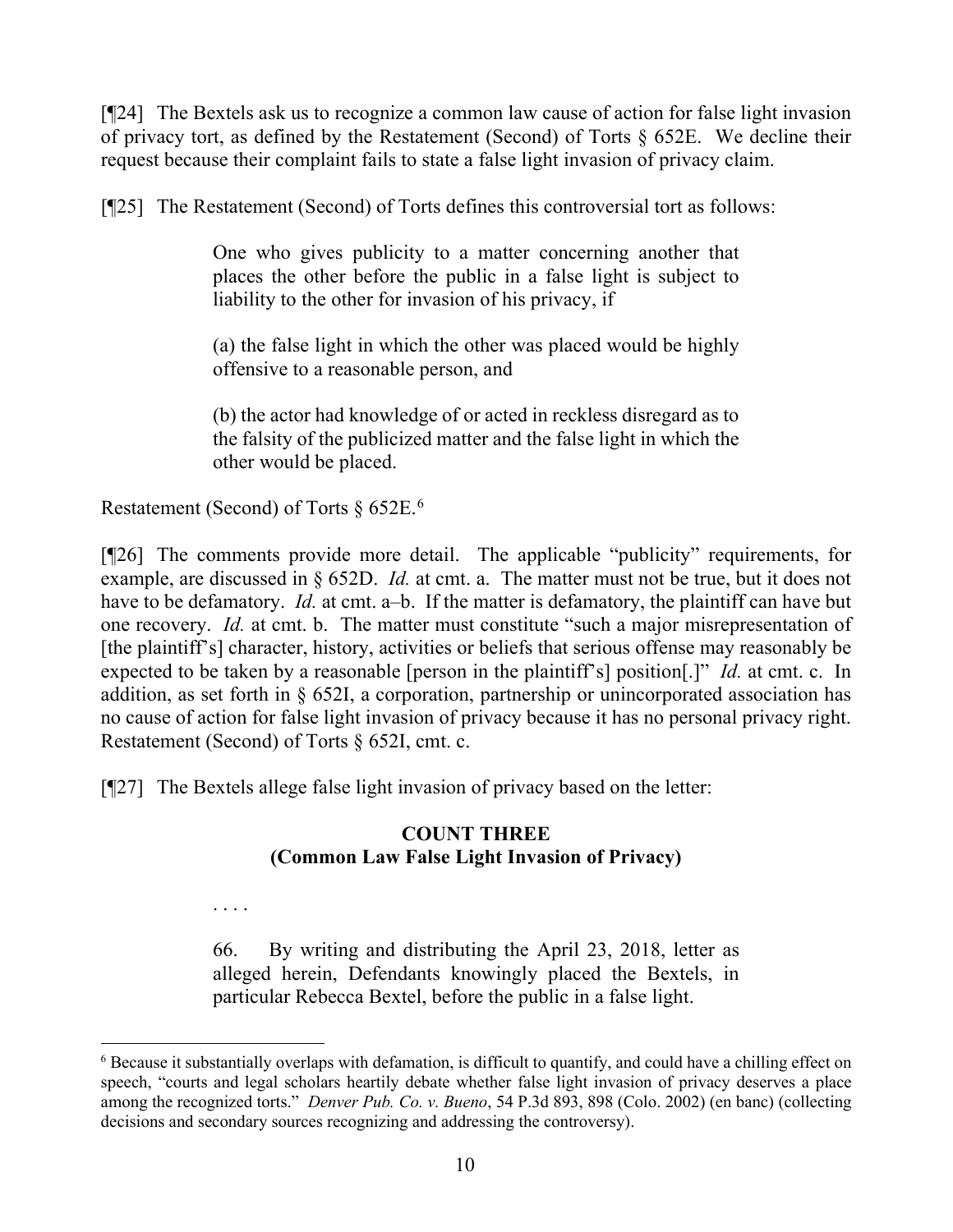67. The false light in which Defendants knowingly placed the Bextels would be and was highly offensive to a reasonable person.

68. Defendants had knowledge of or acted in reckless disregard as to the falsity of the April 23, 2018, letter and as to the false light in which the Bextels would be placed.

69. Defendants' conduct constitutes a tortious invasion of the Bextels' privacy, in violation of Wyoming common law.

70. As a direct and proximate result of Defendants' tortious invasion of privacy, the Bextels have been damaged.

Their claim fails for two reasons.

[¶28] First, the letter does not concern either of the Bextels. The letter mentions MBC, a business entity that cannot assert a false light claim. Restatement (Second) of Torts § 652I, cmt. c. The Bextels try to circumvent this problem by alleging that because they were the only MBC representatives the subtenants knew, "the subtenants who received the letter would have reasonably understood, and in fact reasonably understood," that the letter referred to MBC and the Bextels, particularly Ms. Bextel. Allowing these allegations, under these circumstances, to transform the business letter about MBC into a statement implicating either of the Bextel's individual privacy rights would render meaningless the rule that corporations, partnerships, and unincorporated associations have no cause of action for false light invasion of privacy. *Id.* Courts in other jurisdictions have affirmed dismissal under similar circumstances. *See Straub v. Scarpa*, 967 So.2d 437, 438–39 (Fla. Dist. Ct. App. 2007) (affirming dismissal of complaint because, in relevant part, Appellee's letter to the homeowners association soliciting members to provide her with proxy rights to vote for directors in the upcoming election did not place Appellant, who was on the board of directors, in a false light as it did not mention his name or describe him); *Seaton v. TripAdvisor LLC*, 728 F.3d 592, 594, 601 (6th Cir. 2013) (affirming dismissal of Plaintiff-Appellant's false light claim under federal pleading standards where Trip Advisor's "2011 Dirtiest Hotels" list named his hotel but not him personally).

[¶29] Second, the publicity is not of the kind that would be "highly offensive to a reasonable person." Restatement (Second) of Torts § 652E, cmt. c. The Bextels emphasize the letter's statement that "[w]ithout a *lease* of Suite 200, MBC will not have the right or ability to *sublease* your office space to you." Yet neither this statement nor the letter read as a whole explain, much less allude to, the reason MBC will no longer have a lease. However acrimonious the underlying lease dispute, the letter, whether viewed in isolation or together with the surrounding circumstances alleged in the complaint, does not constitute "such a major misrepresentation of [Ms. Bextel's or Mr. Bextel's] character, history, activities or beliefs that serious offense may reasonably be expected to be taken by a reasonable [person] in [Ms. Bextel's or Mr. Bextel's] position[.]" *Id.*